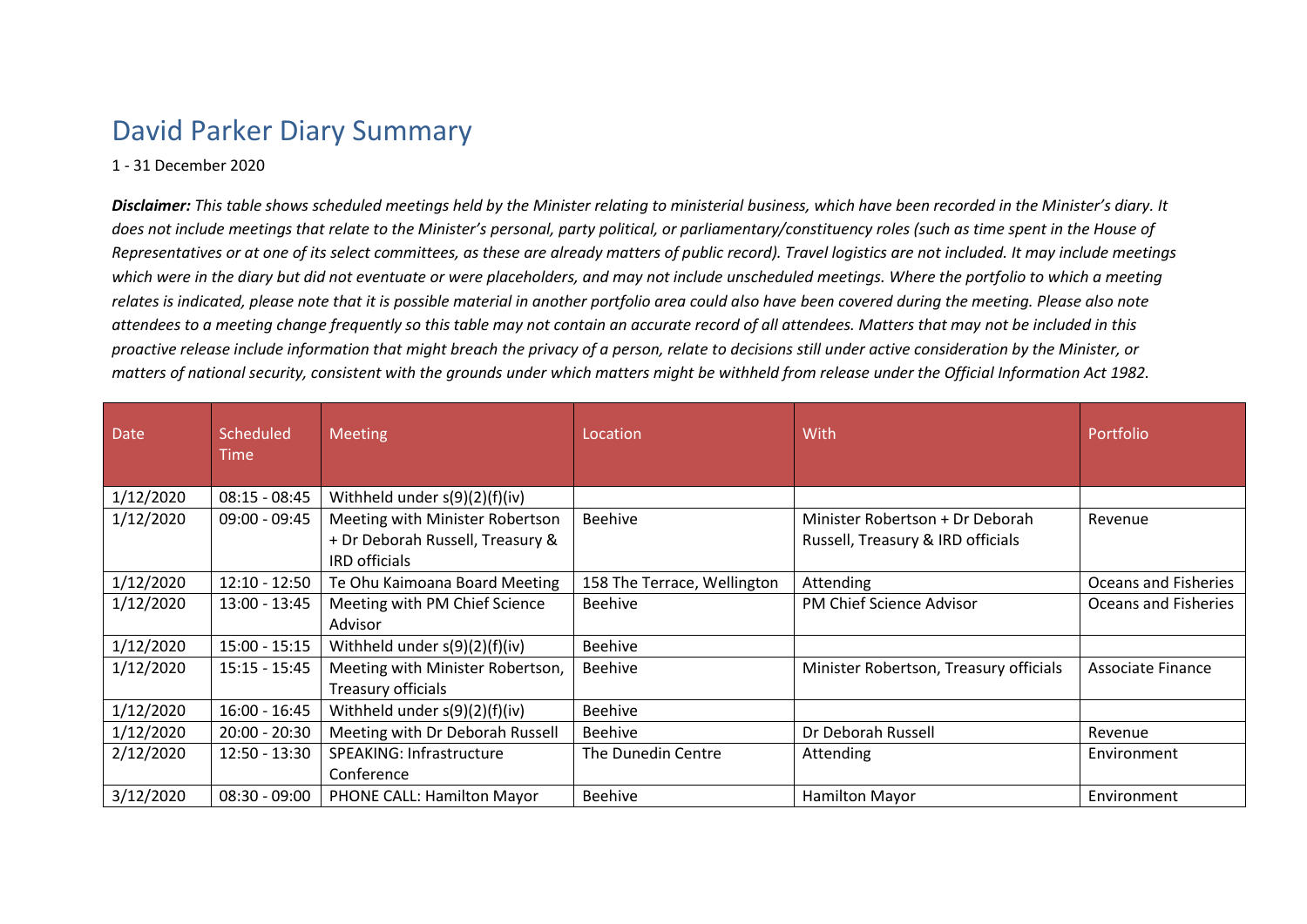| 3/12/2020 | $10:30 - 11:30$ | Meeting with Minister Allan, Iwi | <b>Beehive</b> | Minister Allan, Iwi Leaders, Maori | Environment                 |
|-----------|-----------------|----------------------------------|----------------|------------------------------------|-----------------------------|
|           |                 | Leaders, Maori Caucus            |                | Caucus                             |                             |
| 3/12/2020 | $12:00 - 12:30$ | Meeting with Nga Tangata Tiaki   | Beehive        | Ngā Tangata Tiaki                  | Environment                 |
| 3/12/2020 | 12:30 - 13:00   | Meeting with Minister Allan,     | Beehive        | Minister Allan, Undersecretary     | <b>Oceans and Fisheries</b> |
|           |                 | Undersecretary Tirikatene, MfE,  |                | Tirikatene, MfE, MFAT, MPI, DOC    |                             |
|           |                 | MFAT, MPI, DOC officials         |                | officials                          |                             |
| 3/12/2020 | 15:00 - 15:30   | MEDIA: MfE Council forum         | Beehive        | Attending                          | Environment                 |
| 3/12/2020 | 15:30 - 16:00   | Meeting with Synlait Milk        | Beehive        | Synlait Milk representatives       | Environment                 |
|           |                 | representatives                  |                |                                    |                             |
| 3/12/2020 | 17:30 - 18:00   | <b>Meeting with Ministers</b>    | Beehive        | Ministers Robertson, Woods         | <b>Associate Finance</b>    |
|           |                 | Robertson, Woods                 |                |                                    |                             |
| 4/12/2020 | $07:10 - 07:40$ | <b>MEDIA: AM Show</b>            | Auckland       | Attending                          | All                         |
| 4/12/2020 | $09:00 - 10:15$ | Meeting with Ngati Te Ata        | Pukekohe       | Ngāti Te Ata                       | Environment                 |
| 4/12/2020 | $11:00 - 12:15$ | Meeting with Ngati Tamaoho       | Karaka         | Ngāti Tamaoho                      | Environment                 |
| 5/12/2020 | 08:30 - 10:30   | <b>MEDIA: Newshub Nation</b>     | Freeman's Bay  | Attending                          | All                         |
| 7/12/2020 | $07:05 - 07:35$ | <b>MEDIA: TVNZ</b>               | Auckland       | Attending                          | <b>Oceans and Fisheries</b> |
| 7/12/2020 | $11:00 - 11:45$ | Meeting with Finance Ministers   | Beehive        | <b>Finance Ministers</b>           | Associate Finance           |
| 7/12/2020 | 12:00 - 12:20   | Zoom: Papatoetoe West Primary    | Zoom           | Attending                          | Environment                 |
|           |                 | students                         |                |                                    |                             |
| 7/12/2020 | $12:30 - 15:00$ | Cabinet                          | <b>Beehive</b> | Attending                          | All                         |
| 7/12/2020 | 15:00 - 15:30   | Meeting with Fisheries officials | Beehive        | <b>Fisheries officials</b>         | <b>Oceans and Fisheries</b> |
| 7/12/2020 | 15:30 - 16:00   | Meeting with MfE officials       | Beehive        | MfE officials                      | Environment                 |
| 7/12/2020 | $16:00 - 16:30$ | Meeting with Finance Ministers   | <b>Beehive</b> | <b>Finance Ministers</b>           | Associate Finance           |
| 7/12/2020 | 16:30 - 17:00   | Meeting with Chief Justice &     | Beehive        | Chief Justice & Solicitor-General  | Attorney-General            |
|           |                 | Solicitor-General                |                |                                    |                             |
| 7/12/2020 | $17:00 - 17:45$ | Meeting with Solicitor-General   | <b>Beehive</b> | Solicitor-General                  | Attorney-General            |
| 8/12/2020 | $08:00 - 08:30$ | Meeting with Minister Allan +    | Beehive        | Minister Allan + MfE officials     | Environment                 |
|           |                 | MfE officials                    |                |                                    |                             |
| 8/12/2020 | 08:30 - 09:00   | Meeting with MfE officials       | <b>Beehive</b> | MfE officials                      | Environment                 |
| 8/12/2020 | 09:00 - 09:45   | Meeting with Revenue Officials   | Beehive        | <b>Revenue Officials</b>           | Revenue                     |
| 8/12/2020 | $12:00 - 12:30$ | <b>MEDIA: Seafood NZ</b>         | Beehive        | Seafood NZ                         | <b>Oceans and Fisheries</b> |
| 8/12/2020 | 12:30 - 12:45   | Meeting with OIO officials       | Beehive        | OIO officials                      | Associate Finance           |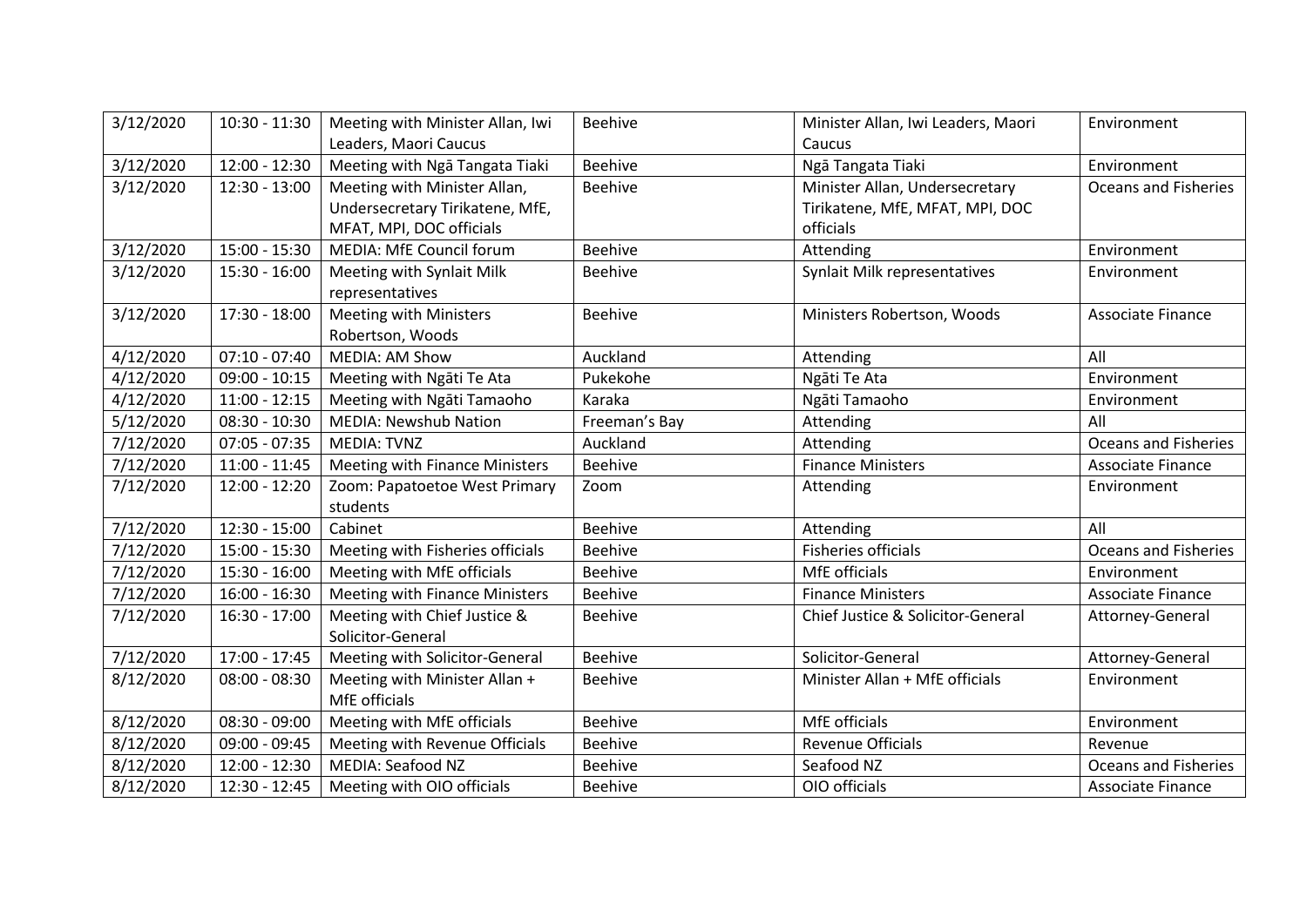| 8/12/2020  | $13:00 - 13:30$ | Meeting with NZ Steel                  | <b>Beehive</b>     | NZ Steel representatives, MfE officials | Environment                 |
|------------|-----------------|----------------------------------------|--------------------|-----------------------------------------|-----------------------------|
|            |                 | representatives, MfE officials         |                    |                                         |                             |
| 8/12/2020  | $15:00 - 16:00$ | Meeting with MfE officials             | <b>Beehive</b>     | MfE officials                           | Environment                 |
| 8/12/2020  | $16:00 - 16:30$ | Meeting with Minister Woods            | <b>Beehive</b>     | Minister Woods                          | Revenue                     |
| 8/12/2020  | 16:30 - 17:00   | Meeting with Fisheries Officials       | <b>Beehive</b>     | <b>Fisheries Officials</b>              | <b>Oceans and Fisheries</b> |
| 8/12/2020  | 19:00 - 19:30   | Meeting with Minister Mahuta           | <b>Beehive</b>     | Minister Mahuta                         | <b>Oceans and Fisheries</b> |
| 9/12/2020  | $08:00 - 08:45$ | Meeting with Treasury CE               | Beehive            | <b>Treasury CE</b>                      | <b>Associate Finance</b>    |
| 9/12/2020  | 08:45 - 09:30   | Meeting with Fisheries officials       | <b>Beehive</b>     | <b>Fisheries officials</b>              | <b>Oceans and Fisheries</b> |
| 9/12/2020  | $09:30 - 10:30$ | <b>Cabinet Committee</b>               | <b>Beehive</b>     | Attending                               | All                         |
| 9/12/2020  | $10:30 - 11:00$ | Meeting with Ministers                 | <b>Beehive</b>     | Ministers Robertson, Wood, Nash,        | Revenue                     |
|            |                 | Robertson, Wood, Nash, Sepuloni        |                    | Sepuloni                                |                             |
| 9/12/2020  | $11:00 - 11:30$ | Meeting with Ministers O'Connor,       | Beehive            | Ministers O'Connor, Nash, Verrall       | <b>Oceans and Fisheries</b> |
|            |                 | Nash, Verrall                          |                    |                                         |                             |
| 9/12/2020  | $11:30 - 12:30$ | <b>Cabinet Committee</b>               | <b>Beehive</b>     | Attending                               | All                         |
| 9/12/2020  | 15:00 - 15:30   | MEDIA: WWF oceans conference           | Beehive            | Attending                               | <b>Oceans and Fisheries</b> |
| 9/12/2020  | $15:30 - 16:00$ | Meeting with Ministers Mahuta,         | Beehive            | Ministers Mahuta, O'Connor, Shaw        | Environment                 |
|            |                 | O'Connor, Shaw                         |                    |                                         |                             |
| 10/12/2020 | $11:00 - 12:00$ | Meeting with Ministers Nash,           | <b>Beehive</b>     | Ministers Nash, Allan, Shaw,            | Environment                 |
|            |                 | Allan, Shaw, Radhakrishnan             |                    | Radhakrishnan                           |                             |
| 10/12/2020 | 12:00 - 12:30   | Meeting with Fonterra CE and           | <b>Beehive</b>     | Fonterra CE and Chair                   | Environment                 |
|            |                 | Chair                                  |                    |                                         |                             |
| 10/12/2020 | 19:00 - 23:00   | <b>EVENT: Homewood Christmas</b>       | Karori, Wellington | Attending                               | All                         |
|            |                 | Ball                                   |                    |                                         |                             |
| 11/12/2020 | $07:05 - 07:30$ | <b>MEDIA: AM Show</b>                  | Te Aro, Wellington | AM Show                                 | All                         |
| 11/12/2020 | $07:45 - 08:15$ | <b>MEDIA: Seafood NZ</b>               | <b>Island Bay</b>  | Seafood NZ                              | <b>Oceans and Fisheries</b> |
| 14/12/2020 | $10:00 - 10:45$ | Meeting with Finance Ministers         | <b>Beehive</b>     | <b>Finance Ministers</b>                | Associate Finance           |
| 14/12/2020 | $11:00 - 13:00$ | Cabinet                                | Beehive            | Attending                               | All                         |
| 14/12/2020 | $13:45 - 14:15$ | <b>VISIT: Treasury</b>                 | Wellington         | Attending                               | Associate Finance           |
| 14/12/2020 | 14:30 - 15:00   | ZOOM: Minister O'Connor and            | Zoom               | Minister O'Connor and Environment       | Environment                 |
|            |                 | <b>Environment Southland officials</b> |                    | Southland officials                     |                             |
| 14/12/2020 | $15:00 - 15:30$ | Meeting with MfE officials             | <b>Beehive</b>     | MfE officials                           | Environment                 |
| 14/12/2020 | $15:30 - 16:00$ | Meeting with Solicitor-General         | Beehive            | Solicitor-General                       | Attorney-General            |